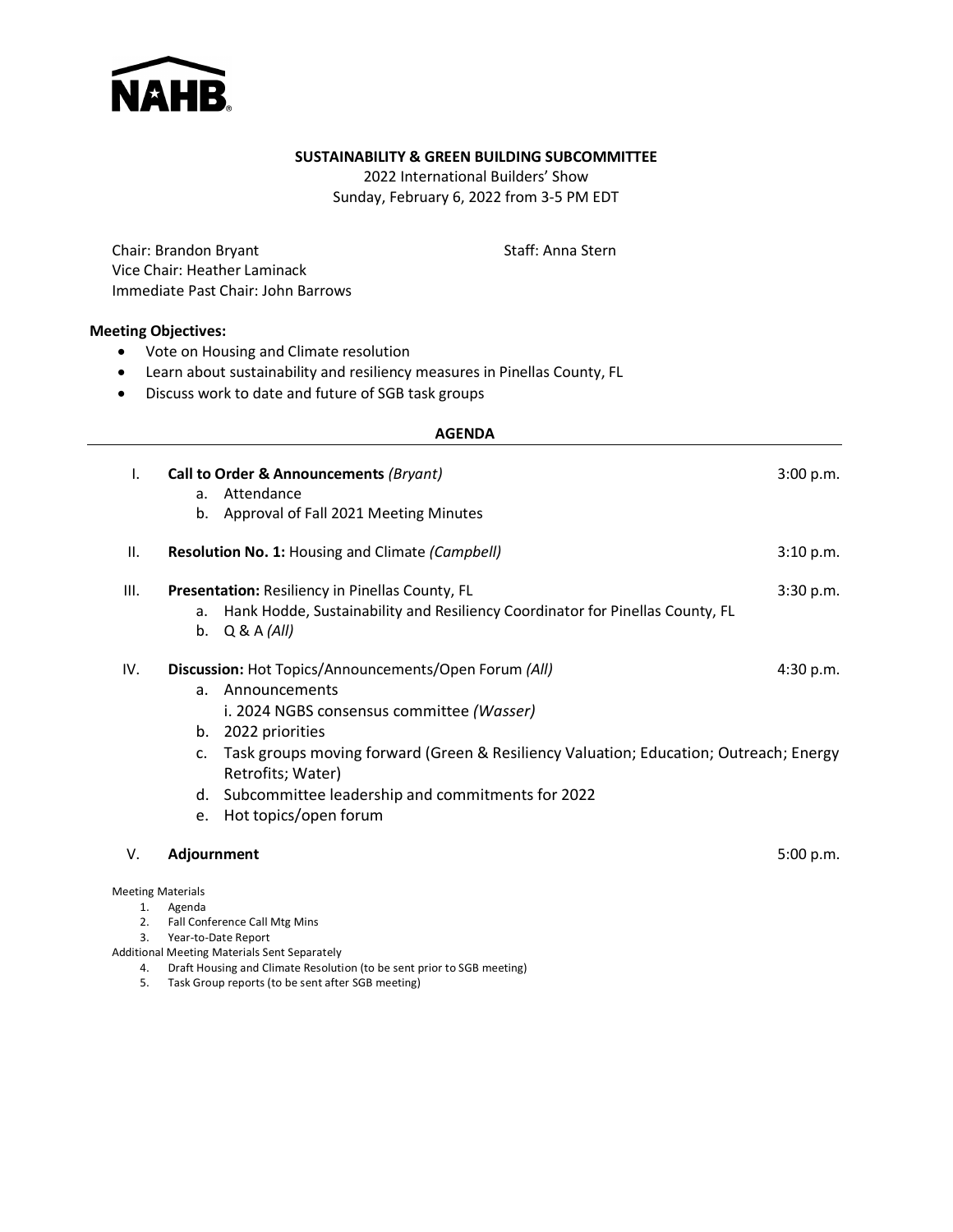

# **SUSTAINABILITY & GREEN BUILDING SUBCOMMITTEE REPORT 2021 FALL BOARD MEETING**

# **FOR THE INFORMATION OF THE NAHB SENIOR OFFICERS, EXECUTIVE COMMITTEE AND BOARD OF DIRECTORS**

Chair: **Brandon Bryant** Vice Chair: **Heather Laminack** Immediate Past Chair: **John Barrows** Subcommittee: **Sustainable & Green Building Subcommittee** Group: **Regulatory Affairs** Staff Contacts: **Jaclyn S. Toole, Michelle Dusseau Diller, Anna Stern**

# **I. Resolutions: Electric Vehicle Resolution – See Below**

 **A.** Immediate Past Chair John Barrows presented the draft Electric Vehicle (EV) resolution, which was brought forth by Climate Change Task Force Chair Chuck Ellison. Members discussed the need to simplify and shorten the resolution. A motion was made and passed to table the resolution until IBS so that it could be revised based on member feedback.

| <b>II. Recommendations:</b> | None             |
|-----------------------------|------------------|
| III. Appropriations:        | <b>None</b>      |
| <b>IV. Reports:</b>         | <b>See Below</b> |

- **A.** Chairman Brandon Bryant presided over the virtual subcommittee meeting via WebEx on Thursday, September 30, 2021. The subcommittee unanimously approved the minutes from the 2021 Spring Leadership Meeting.
- **B.** Chairman Bryant and NAHB staff provided updates on the [Sustainability & Green Building](https://donatenow.networkforgood.org/greenbuild)  [Student Scholarship fund for IBS,](https://donatenow.networkforgood.org/greenbuild) Home Performance Counts' [virtual green home tours,](https://www.nahb.org/forms/webinars/home-performance-counts-virtual-green-home-tour-series) an Outreach Task Group effort to provide exposure to members with Green Home Builder and Builder & Developer magazines, and NAHB's Diversity, Equity, and Inclusion (DEI) efforts and compact.
- **C.** NAHB staff provided an update on the reconciliation package, and on some potential modifications to the 45L tax credit that would require the home to comply with the ENERGY STAR for Homes program and would increase the credit if prevailing wages were used. NAHB is advocating for new language to have the NGBS be an option for the tax credit.
- **D.** Each chairperson for the Green Valuation, Education, Outreach, Energy Retrofits, Water Issues task group provided reports. Written reports are distributed separately. Chairman Bryant also provided an update on the newly formed Healthier Homes & Communities subcommittee.
- **E.** Guest speaker Cindy Wasser of Home Innovation Research Labs presented an overview of the Water Rating Index (WRI), which provides builders an option within the NGBS to have water savings for the home verified. Two pilot projects to use the WRI outside of the NBS were also discussed.
- **F.** NAHB staff Michelle Diller presented about additional water efficiency rating systems throughout the U.S. Members discussed the importance of water rating systems' ability to calculate gallons of water saved by implementing various measures.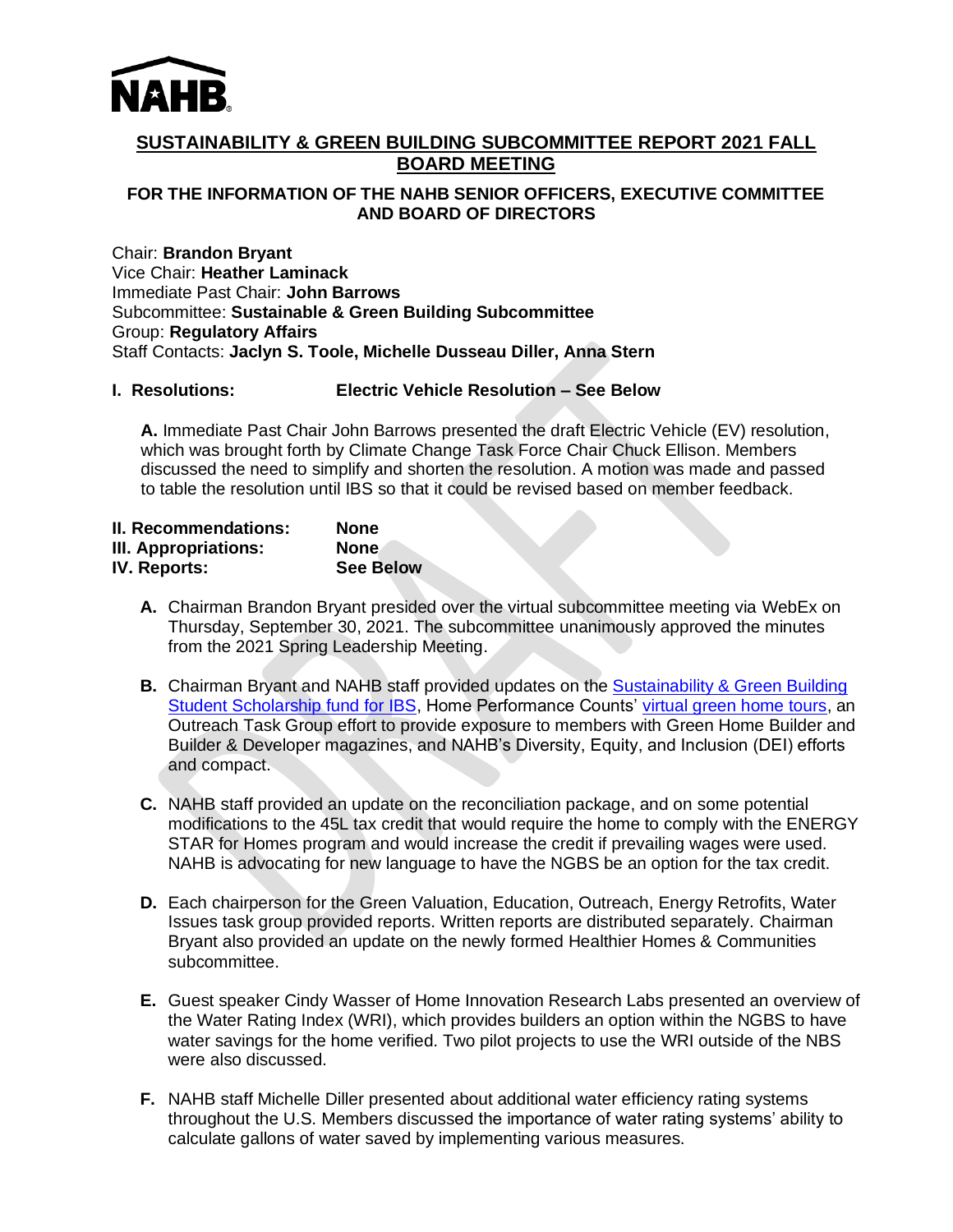

- **G.** Chairman Bryant provided an update on status of SGB and high-performance content for the 2022 IBS.
- **H.** Adjournment.

# **V. Attendance**

Subcommittee Members Present: John Barrows Matt Belcher Kathy Browning Brandon Bryant Karla Butterfield Cassandra Cherry Ted Clifton Marla Esser Cloos Craig Conner Jillian Pritchard Cooke Terry Duszynski John Freer Mike Hodgson Nathan Kahre Craig Karn Heather Laminack Philip LaRocque Marshall Leslie Heather McCune Frank Murphy Bill Owens Layla Phillips

### Staff:

J P Delmore Michelle Diller Craig Drumheller Michael Mittelholzer

### Guests:

Vince Butler Bryan Cordill Chuck Ellison

- Kim Shanahan Jeff Starkweather Ray Tonjes Todd Usher Don Whyte
- Subcommittee Members Excused or Absent: Matt Belcher Kathy Howard Troy Johns Sarah Kaplan Scott Leiti Angelo Marasco Anthony Maschmedt Thomas McClain Darrel McMaster Jason Orvosh Drew Smith Jay Thomas
- Whitney Richardson Tamra Spielvogel Anna Stern Jaclyn Toole Malika Vastare Heather Voorman

Geoff Garber Brad Simons Cindy Wasser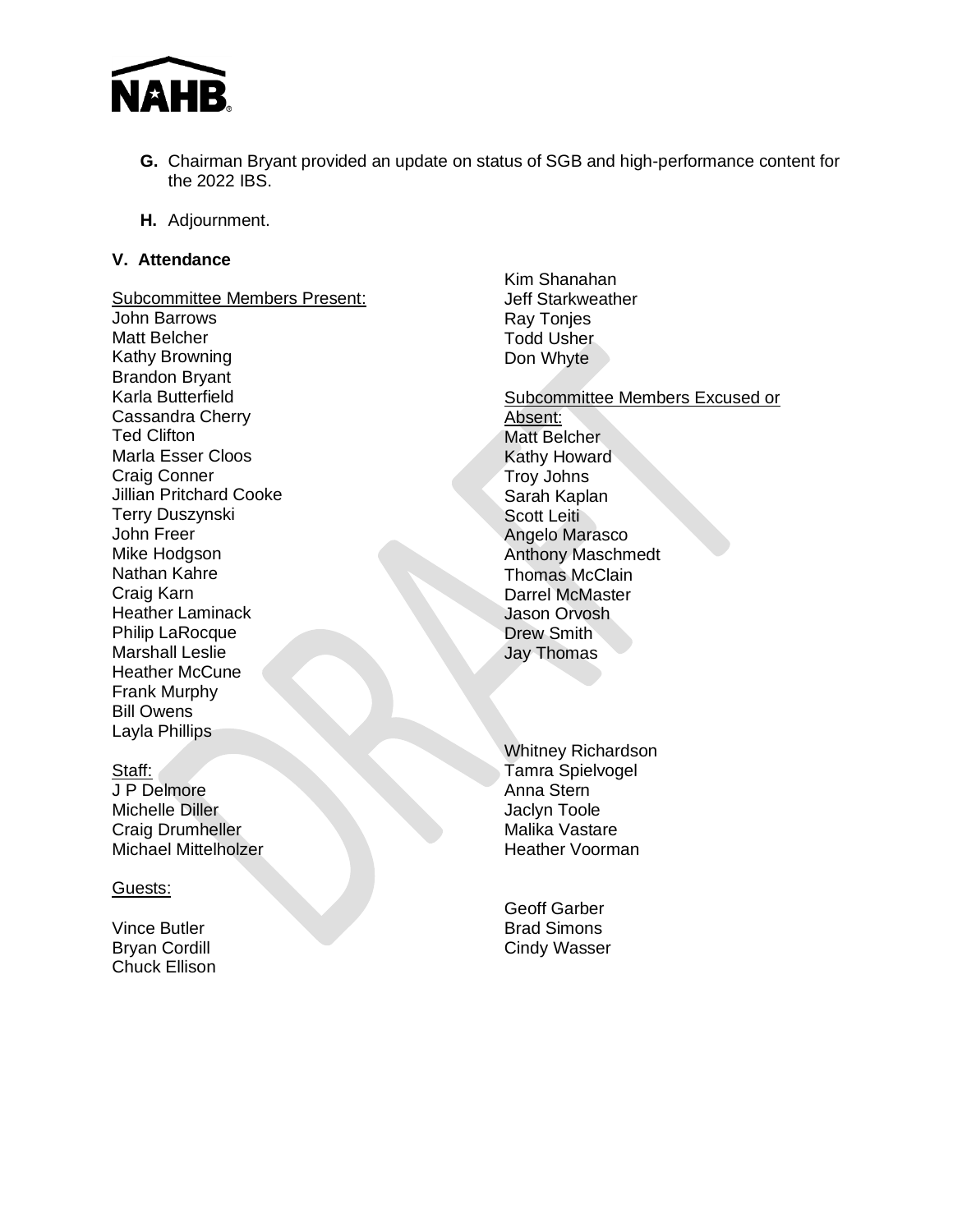# **Sustainability & Green Building 2021 Year to Date Report**

This report provides an overview of the work that has been completed to date in 2021 to advance NAHB's Sustainability and Green Building policies and objectives. The report is broken down by focus area and includes high-performance home advocacy, research, education, information and outreach, and the *ICC 700* National Green Building Standard® (NGBS). A similar document is distributed prior to each leadership meeting for review and discussion by the Sustainability and Green Building Subcommittee.

# **NAHB POLICY & BACKGROUND**

Over the past 20 years, there has been an increasing interest and push for the residential construction industry to design and build new homes and communities more sustainably, as well asto make the redevelopment and remodel of existing structures more resource efficient. Recognizing these challenges, in early 2014 NAHB rewrote its policy in support of sustainability, green building and high-performance homes. At that time, NAHB also developed a comprehensive strategic plan for sustainability and green building to improve coordination with Home Innovation Research Laboratories and create a clear collaborative path forward. The plan focuses on:

- a. Establishing NAHB as the authoritative source and credible voice for sustainability and highperformance building;
- b. Advocating for voluntary, above-code green building practices and incentives in lieu of mandates;
- c. Being the leading provider of data and technical expertise on sustainability;
- d. Spurring technical advances and innovation in high-performance building and design;
- e. Providing high-quality sustainable and high-performance building education; and
- f. Solidifying the NGBS as the voluntary residential certification program of choice.

At the 2017 IBS Board Meeting, there was a proposal to amend the existing policy supporting sustainability, green building and high-performance homes. The update revised the policy to provide additional direction on NAHB's role in the sustainability arena and better ensure it was being implemented consistently. In turn, NAHB is better able to fully participate in and respond to the mounting federal, state and local pressures to address the full gamut of sustainability and resiliency issues, as well as respond to the growing consumer demand for more sustainable homes.

# **ADVOCACY**

# **Federal Efforts**

NAHB urges federal (as well as state and local) entities considering incentivizing or adopting voluntary or mandatory sustainability or resiliency initiatives to:

- a. Adopt the ICC 700 NGBS as either a baseline standard or a qualified option for compliance;
- b. Recognize the Certified Green Professional (CGP) and Master Certified Green Professional (MCGP) designations as equivalent to other industry green building designations should the initiative require professional designations;
- c. Recognize Home Innovation Research Labs Accredited Verifiers as qualified professionals, should the initiative require project certification;
- d. Provide incentives for builders to use environmentally sound products and/or practices that have demonstrable sustainable or resilient attributes; and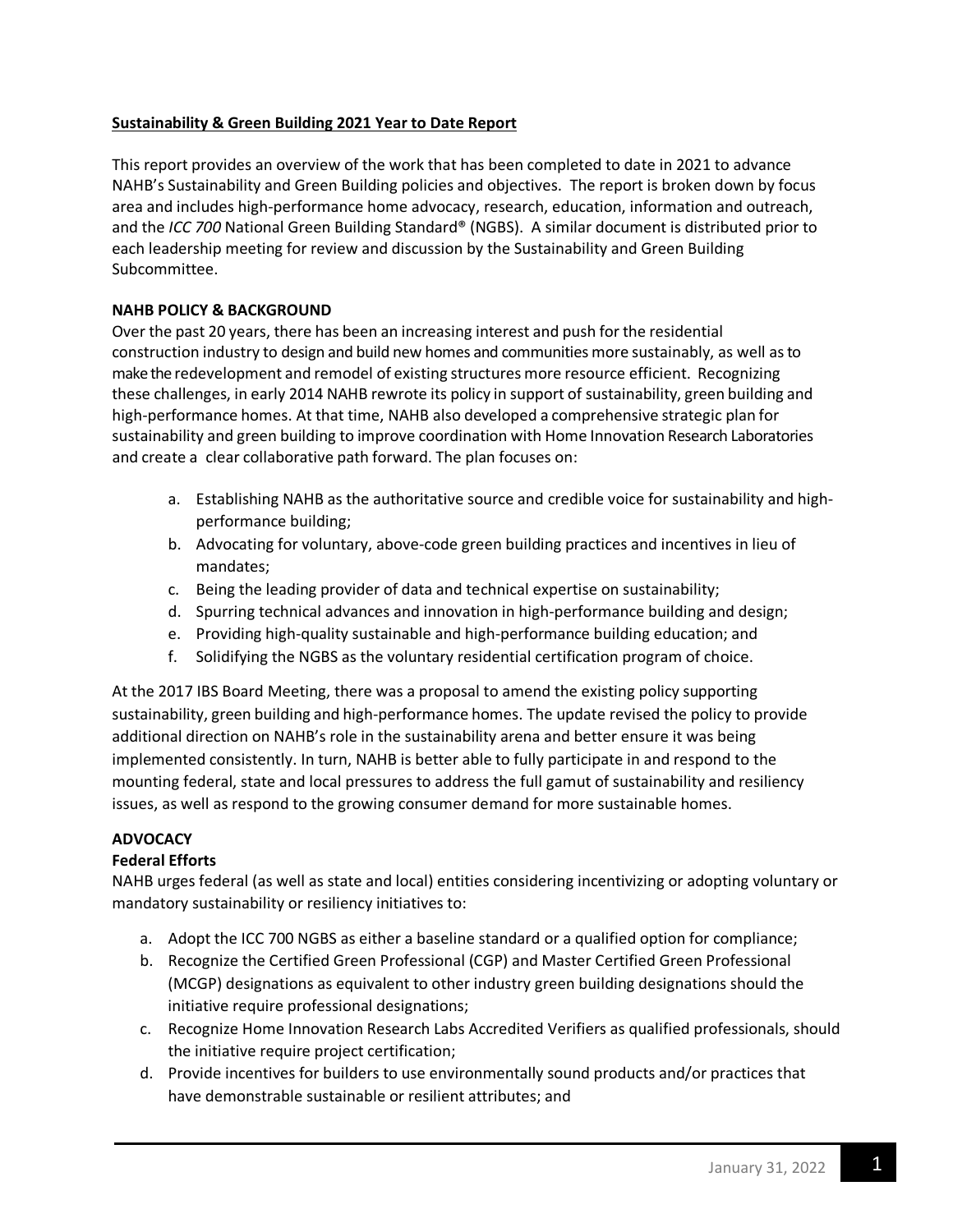e. Support the use of those products and techniques that result in a simple payback (initial cost divided by first-year savings) in energy, insurance premium, or other savings to the consumer that does not exceed ten years.

In alignment with the above outlined policies, the SGB team submitted comments to entities at the federal or national level:

- *Indoor airPLUS 2.0 New Construction Specifications.* In March 2021, NAHB submitted comments to the U.S. Environmental Protection Agency (EPA) in response to proposed changes within the Indoor airPLUS program. NAHB supported a move to consolidate checklists for requirements that overlap with the ENERGY STAR for Homes program, in an effort to reduce administrative work on partners. Additionally, NAHB recommended that: EPA provide further information about Indoor Air Quality monitors to improve customer education; there should be a requirement for the builder to specify which radon test was used (48-hr or 90-day); and EPA provide additional training resources on air tightness to educate builders on techniques for achieving the new 3 ACH<sub>50</sub> requirement. Minor editorial suggestions were also made to improve clarity on certain specifications.
- *Residential Energy Services Network (RESNET) MINHERS Addendum 48f.* This addendum sought to extend an exemption for onsite airtightness and duct leakage tests due to COVID-19. Some members expressed concern and mentioned unintended consequences that might negatively impact the integrity and quality assurance of HERS ratings through an extension of this exception, so NAHB recommended using established safety protocols and other resources made available by NAHB. From a customer perspective, having a rating that includes a COVID-19 asterisk could also significantly reduce their confidence in what's been specified and installed behind the walls, ultimately tarnishing the reputation of builders and high-performance homes. Onsite testing is extremely important to fully diagnose and report real results. The use of too many defaults has the potential to tarnish the efficacy of HERS ratings that are used for code requirements, utility rebates, and federal/state tax credits. As a result of this public comment and other similar comments, RESNET did not proceed with the addendum.
- *UAD Redesign Initiative:* NAHB submitted comments to Fannie Mae on several of the newly proposed green and energy related fields in the UAD Redesign Initiative providing clarifications and asking for more detailed program information to be included as choices to select rather than open ended fields to write-in answers in an effort to reduce errors. In addition, NAHB requested several additional disaster mitigation features be added to the redesign initiative.
- *Supplemental Notice of Proposed Ruling: Energy Conservation Standards for Manufactured Housing:* NAHB submitted comments to the Dept. of Energy's Building Technologies Office supporting a proposed tiered approach to allow builders and manufacturers to have options when implementing building thermal envelope requirements in manufactured housing. NAHB also emphasized the importance of housing affordability.
- *ENERGY STAR Residential New Construction Roadmap:* NAHB provided feedback on this EPA document via a stakeholder comment form. Staff provided comments on multiple targeted questions surrounding proposed changes to the ENERGY STAR for Homes program. Of note, NAHB argued that the 2021 IECC envelope backstop was not appropriate, and strongly recommended that EPA make the 2018 IECC the thermal backstop for the new version of the program.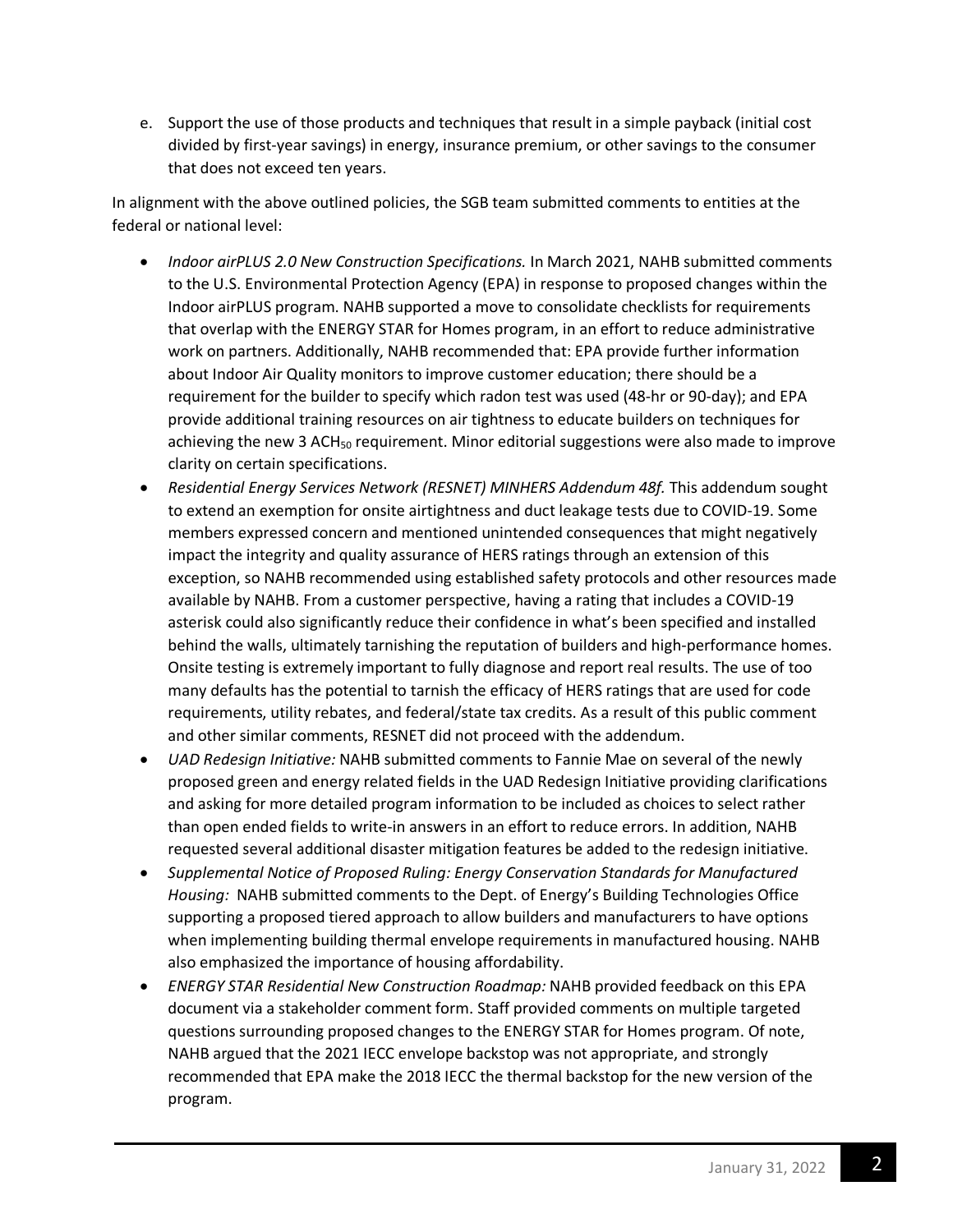### **State & Local Assistance**

Staff provides technical assistance to state and local HBAs on local sustainability issues and/or programs and helps advocate against mandates and/or more stringent state or local land development or building/remodeling requirements. In addition, when LEED, Green Globes, or Enterprise Green Communities are referenced or included in local sustainability programs, NAHB continues to build awareness and advocate for the inclusion of the ICC 700 NGBS as an equally rigorous alternative option. In 2021, NAHB was heavily involved with state and local issues in Chicago and in Massachusetts. Staff provided feedback to a member that was selected to represent the building industry in Chicago's Decarbonization Working group throughout the group's meetings. Additionally, staff assisted the HBRAMA with being a part of the conversation for MA's upcoming net zero building stretch code development.

### **2021 Task Groups**

In 2019, the Sustainability & Green Building Subcommittee identified several key issues: green appraisals, solar energy, water conservation, outreach and education. These topics remained a priority for 2021 and new members of the SGB were assigned to one or more task groups and met regularly via conference call to look more closely at the assigned issue, progress to date and continue to develop tools and resources for the NAHB membership. While educating members on residential solar remains a priority, the solar energy task group was sunset after the completion of the [Solar Toolkit for Builders.](https://www.nahb.org/advocacy/public-toolkits/a-builders-toolkit-for-solar) In 2021, the SGB subcommittee established a new Energy Retrofits task group, charged with identifying and developing energy efficiency and high performance retrofit education tools, research, and resources for the residential construction industry. The Water Conservation task group has expanded its charge and been renamed the 'Water' task group. Using the goal 'Keep Builders Building' to focus its efforts, a session was submitted (and accepted) for IBS 2022 'Turning the Tide: Making Water an Asset for Your Project, Not a Liability' and a Water Toolkit for Builders is being developed. Refer to the latest task group reports for more information.

# **Green Home Valuation and Financing**

NAHB remains active on efforts related to green appraisals and financing. NAHB advocates for and educates stakeholders to ensure property listings, lending practices and appraisals recognize and accurately factor-in the value of resource efficiency and other sustainable and resilient elements.

- o NAHB staff and several members continue to participate in the UAD Redesign Initiative through monthly conference calls and by providing periodic written comments to Fannie Mae and Freddie Mac to include green and energy related fields in the new appraisal "form".
- $\circ$  The task group is drafting a list of high-performance common term descriptions to be considered by stakeholders within the industry for use to align education, outreach and advocacy initiatives.

# **Low Income Housing Tax Credit Qualified Allocation Plans**

Qualified Allocation Plans (QAPs) lay out the criteria and application requirements that builders must meet to be selected by the State Housing Finance Agency (HFAs) to receive tax credits under the Low-Income Housing Tax Credit (LIHTC) program. States must regularly update these plans, generally annually or biennially. Many states have integrated high-performance building into their criteria to incentivize earning additional points towards qualification, or in some cases as a requirement for program participation. Some states have their own criteria for high-performance, while others allow for third-party green certification as a compliance path.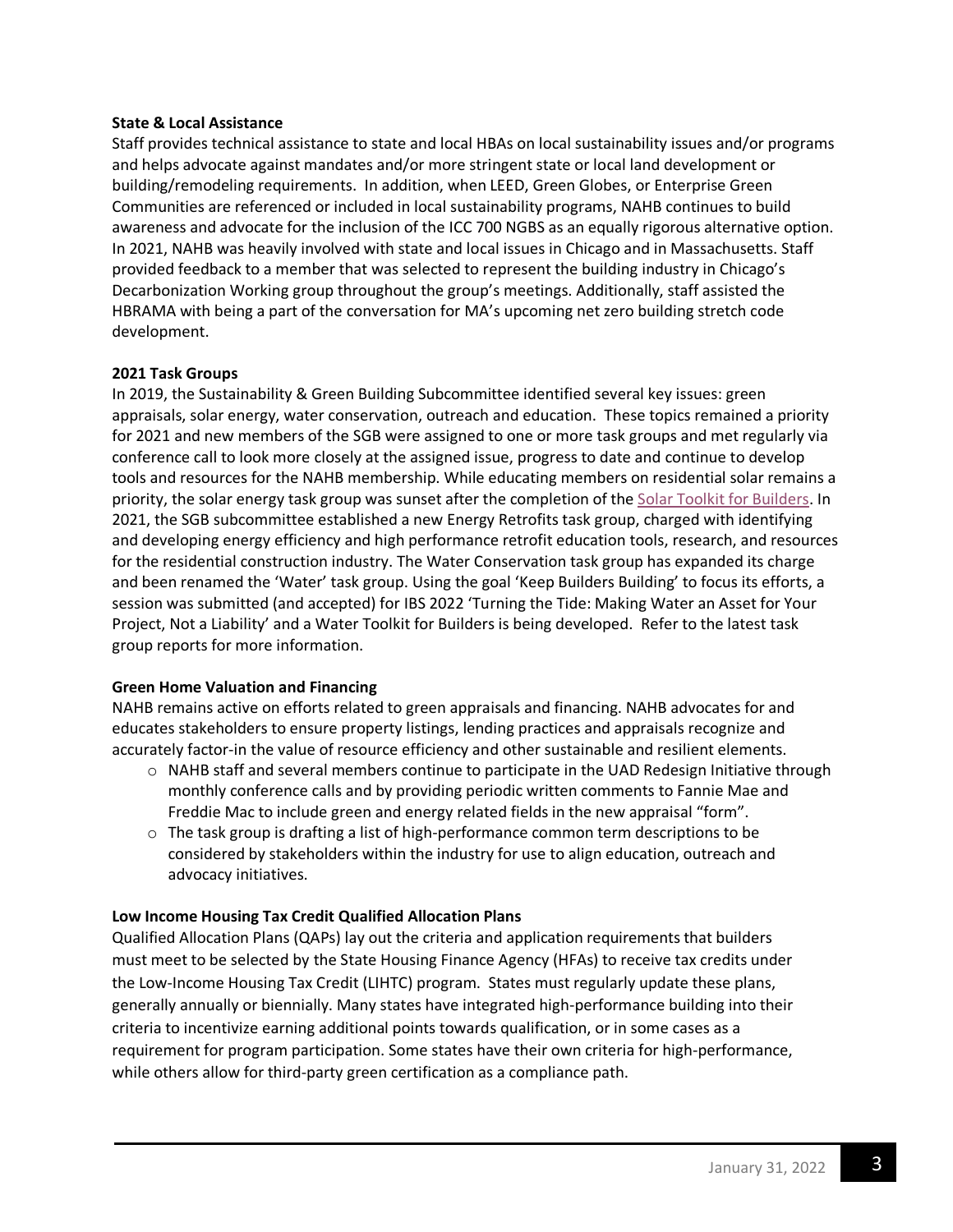Home Innovation Research Labs (administrator of the NGBS) directly advocates for inclusion of the NGBS as an option for states that require or recognize green building efforts for program compliance. Home Innovations' recent efforts in this arena are summarized in this [recent blog.](https://www.homeinnovation.com/about/blog/20210825-cw-quick-qap-recap-aug-2021)

NAHB staff work closely with HI staff on a continuing basis to monitor states' status and support these efforts to maximize financial opportunities for NAHB members. NAHB also works with local HBAs to educate State HFAs as appropriate to include the NGBS certification in program offerings for those states who have elected to incorporate green certifications into their QAPs.

Most QAPs include criteria for energy efficiency and green building, and 36 states and territories (and the District of Columbia) specify green building certification as a requirement or point-based incentive. When third-party green certification is included within a QAP, the National Green Building Standard is typically recognized alongside other highly recognized national green building programs such as LEED® and Enterprise Green Communities. Specialized certifications are also included as options in some states, including Passive House, ENERGY STAR Certified Homes, DOE's Zero Energy Ready (ZERH) and EPA's Indoor airPLUS.

| <b>Green Certification Program(s)</b> | # of States/Territories (and DC)<br>including program in QAP (as of<br><b>August 2021)</b> |
|---------------------------------------|--------------------------------------------------------------------------------------------|
| <b>NGBS</b>                           | 28                                                                                         |
| LEED                                  | 30                                                                                         |
| <b>Enterprise Green Communities</b>   | 32                                                                                         |
| Passive House                         | 14                                                                                         |
| <b>ENERGY STAR</b>                    | 11                                                                                         |
| Living Building Challenge             | 3                                                                                          |
| DOE Zero Energy Ready                 | 5                                                                                          |
| EarthCraft                            | 5                                                                                          |
| <b>Green Globes</b>                   | 1                                                                                          |
| <b>EPA Indoor Air Plus</b>            | 1                                                                                          |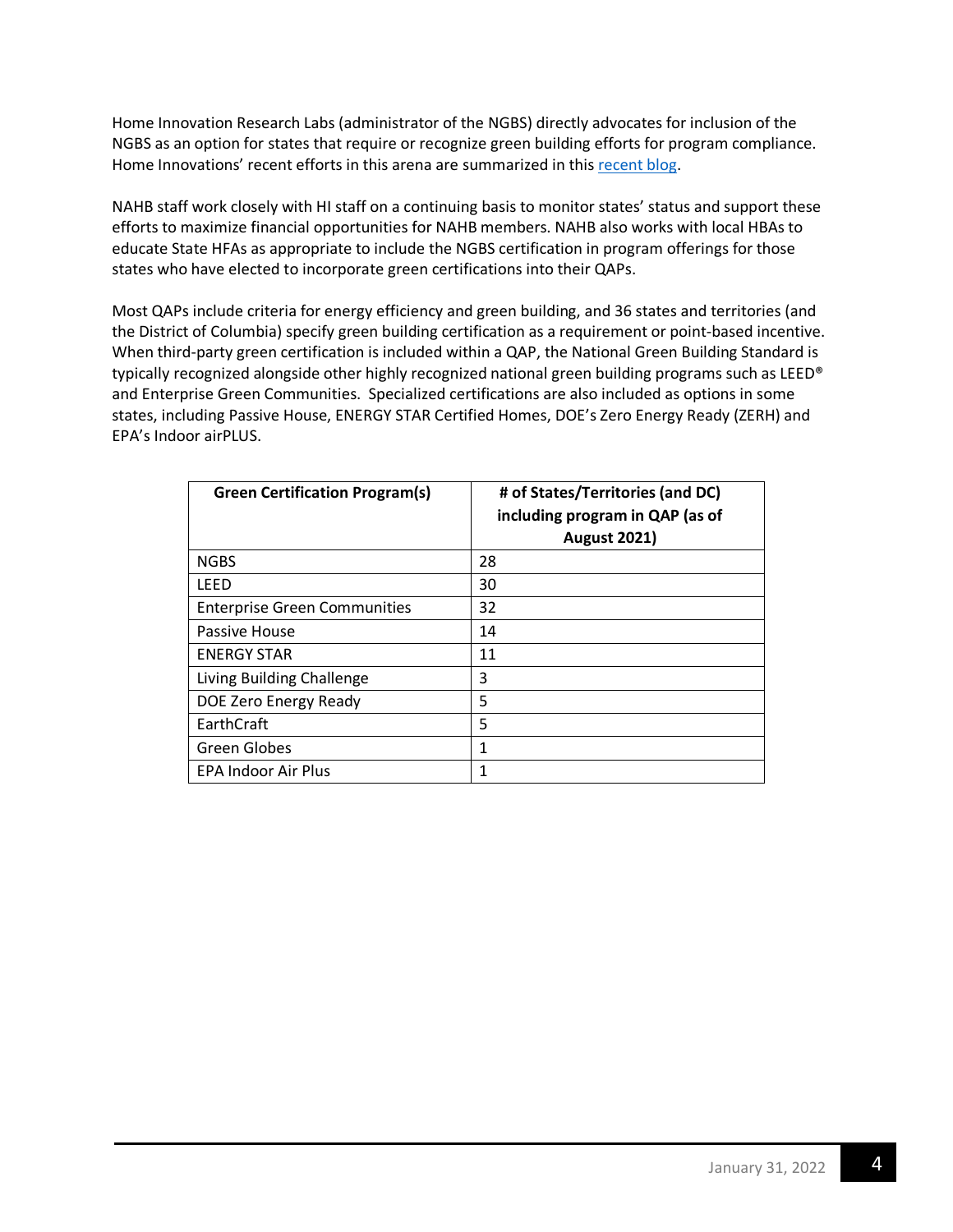

# **Green Program Comparison**

As part of NAHB's overall advocacy efforts, a [comparative matrix](https://www.nahb.org/-/media/98FA44715AC546B89A92B4B9C2907747.ashx) of the similarities and differences between nationally-recognized green building rating systems was developed to educate policy makers and interested parties. The tool was updated last to include the changes in the 2020 NGBS, LEED v4.1 'LEED Residential' and the 2020 Enterprise Green Communities program. Similarly, a Water Rating Index [comparison matrix](https://www.nahb.org/-/media/NAHB/advocacy/docs/industry-issues/sustainability/water-rating-systems-matrix.pdf) has been developed.

### **EDUCATION, INFORMATION & OUTREACH**

NAHB's established position in the industry allows us the opportunity to provide high-quality education on sustainable and high-performance buildings. Because of NAHB's role in the marketplace, the SGB team has also developed resources such as cost-benefit analyses and payback/ROI calculations for businesses, so they can effectively distinguish their homes and projects in the market by integrating resource-efficient, sustainable and resilient strategies. NAHB is regularly asked to present, sponsor, judge, and/or help with education selection for related conferences and events.

### **IBS Education**

At the 2021 IBSx, there were more than 10 high-performance Building Knowledge education programs, a shop talk with building science experts and a high-performance master session. Several of the programs were held semi-live (pre-recorded content and live q &a), and others were made available anytime on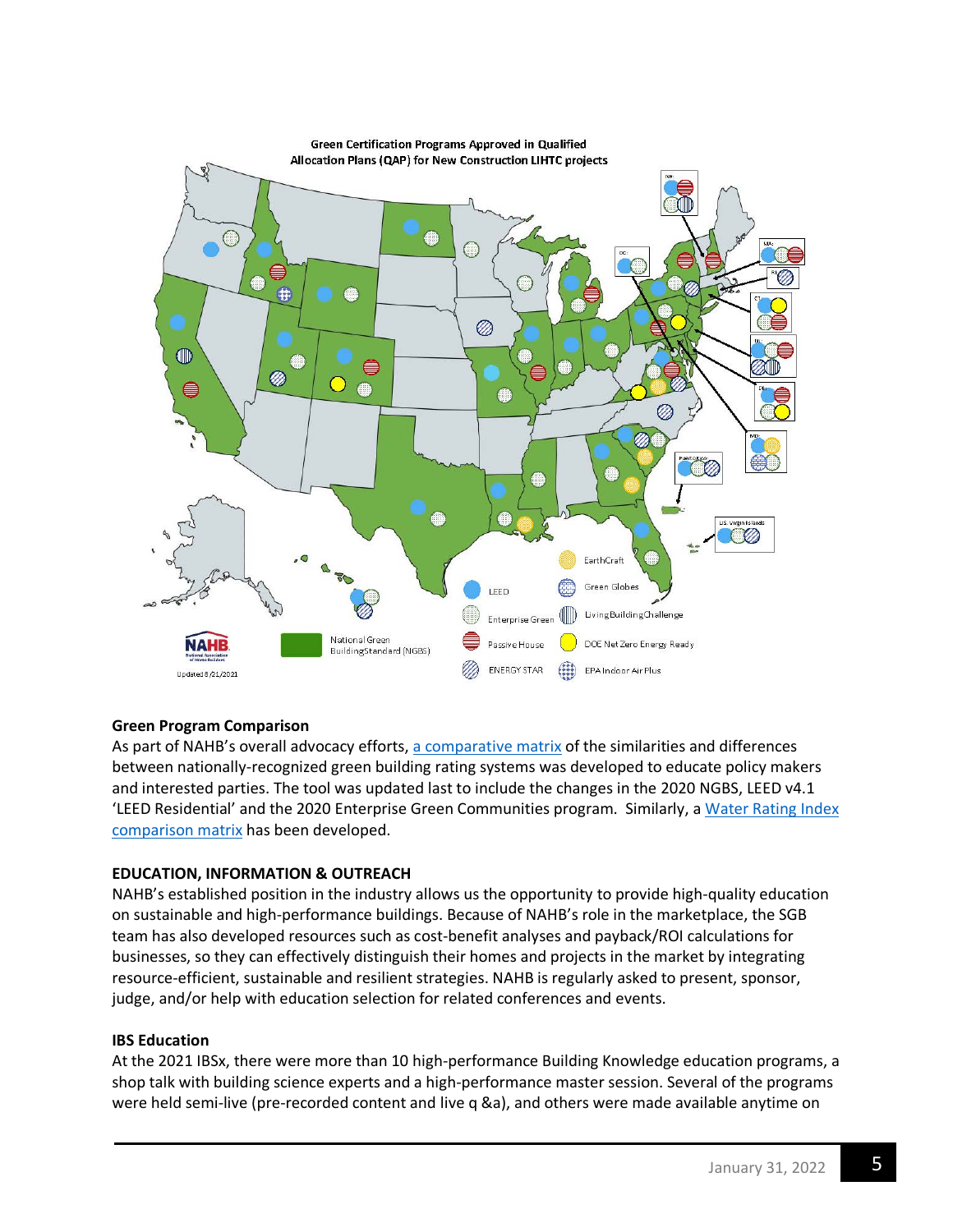demand. In addition, the High Performance Building Zone went virtual with over 15 semi-live (and later on demand) high-performance construction demonstrations featuring building science strategies applied on a jobsite. Six high performance education sessions were selected for the 2022 International Builders' Show in Orlando. See below for some of the high-performance building education, as well as special programming in the Building Zone and the Design Central:

-Monday, Feb. 7<sup>th</sup>, 9 AM – 5 PM EST: Advanced High Performance Building: Best Practices for Climate [Zones](https://www.buildersshow.com/Search/PreshowCourse.aspx?id=36305)

-Tuesday, Feb. 8<sup>th</sup>, 9:15 AM – 10:15 AM EST: Before Disaster Strikes: How Pictures Can be Worth [Thousands of Words & Dollars](https://www.buildersshow.com/Search/EducationSession.aspx?id=1804032)

-Tuesday, Feb. 8<sup>th</sup>, 3:45 PM - 4:45 PM EST: From Strategy to Construction: Building Assemblies that [Deliver Optimal Home Performance](https://www.buildersshow.com/Search/EducationSession.aspx?id=1803972)

-Wednesday, Feb. 9<sup>th</sup>, 9:15 AM – 10:15 AM EST: A Practical Approach for Blending Custom Design Trends [with High Performance Building Strategies](https://www.buildersshow.com/Search/EducationSession.aspx?id=1803963)

-Wednesday, Feb. 9<sup>th</sup>, 9:15 AM – 10:15 AM EST: Turning the Tide: Making Water an Asset for Your [Project, Not a](https://www.buildersshow.com/Search/EducationSession.aspx?id=1804030) Liability

-Wednesday, Feb. 9<sup>th</sup>, 3:45 PM – 4:45 PM EST: A Look Inside the Mind of the High Performance [Homebuyer](https://www.buildersshow.com/Search/EducationSession.aspx?id=1803950)

### *Multifamily Central:*

-Tuesday, Feb. 8th, 1:15 PM-1:45 PM EST: [High Performance Multifamily Building: Step Up to Better](https://www.buildersshow.com/Search/SpecialEvent.aspx?id=57314)  [Construction & Higher Profit](https://www.buildersshow.com/Search/SpecialEvent.aspx?id=57314)

#### *Design Central:*

**-**Tuesday, Feb. 8th, 3:00 PM – 3:30 PM EST: [Beautiful AND Green: You Can Have It All](https://www.buildersshow.com/Search/SpecialEvent.aspx?id=57226)

-Wednesday, Feb. 9th, 4:30 PM – 5:30 PM EST: [Beer & Banter: High Performance Home Design Hacks](https://www.buildersshow.com/Search/SpecialEvent.aspx?id=57182) *Building Systems Council Lounge (W310):*

**-**Tuesday, Feb. 8th, 4:00 PM - 4:30 PM EST: [Why Smart Builders Use SIPs: What You Need to Know](https://www.buildersshow.com/Search/SpecialEvent.aspx?id=57207) -Wednesday, Feb. 9<sup>th</sup>, 12:30 PM - 1:00 PM EST[: Your Questions, Expert Answers: HVAC for High-](https://www.buildersshow.com/Search/SpecialEvent.aspx?id=58050)[Performance Offsite Construction](https://www.buildersshow.com/Search/SpecialEvent.aspx?id=58050)

**-**Wednesday, Feb. 9th, 4:00 PM - 4:30 PM EST: [Retrofitting & Building New Safe, Cost-Effective,](https://www.buildersshow.com/Search/SpecialEvent.aspx?id=57805)  [Streamlined & Ultra-Low Energy Homes](https://www.buildersshow.com/Search/SpecialEvent.aspx?id=57805)

### *Tech Byte Session:*

Wednesday, Feb. 9<sup>th</sup>, 1:15 PM - 1:45 PM EST: Transparent Solar Windows Enabling the Future of Smart [Homes](https://www.buildersshow.com/Search/EducationSession.aspx?id=1806024)

### *Tours***:**

The New American Home and The New American Remodel tours: <https://www.buildersshow.com/Search/SpecialEvent.aspx?id=57828>

There will also be all-day education and demos in the Building Zone (formally known as the High Performance Building Zone), such as **[Coffee & Conversation: Getting Started in Green](https://www.buildersshow.com/Search/SpecialEvent.aspx?id=57118)** and much more.

### **Green Designation Education**

Two of the green building designation courses, Basics of High Performance Building and Advanced High Performance Building: Project Management, were recently rewritten to reflect the newest advancements in high performance construction practices and techniques, as well as to include information from the ICC 700- 2020 National Green Building Standard®. These courses provide a solid background in green building science and the methods and techniques for constructing and remodeling high-performance homes that create a sustainable living environment. The courses and modules are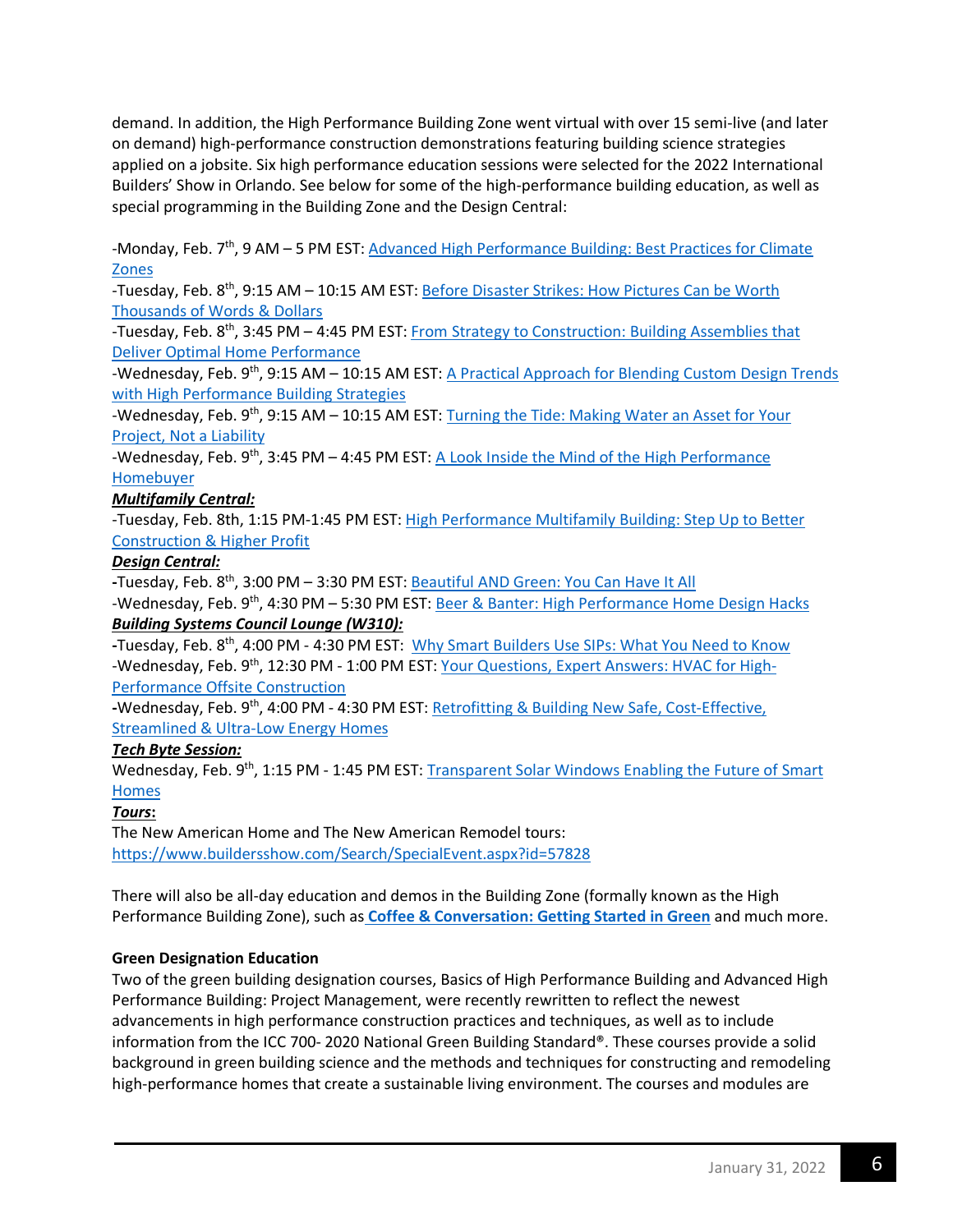available at nahb.org/education. A third course, Advanced High Performance Building: Best Practices for Climate Zones is now available in a live web-based classroom format.

### **HBA Sustainability Toolkit**

The HBA Sustainability Toolkit is continuously updated with additional tools and resources. Explore the toolkit at [nahb.org/HBASustainabilityToolkit.](https://www.nahb.org/advocacy/public-toolkits/NAHB-Sustainability-Toolkit)

The tools currently available include:

- A **solar toolkit for builders** that provides checklists, articles, diagrams, case studies, and further information about the residential solar photovoltaics (PV) industry.
- A one-pager that provides an overview of incentivizing energy efficiency and green home certifications and **lists incentive examples** from different states and municipalities.
- The 2020 **Green SmartMarket Report** and multiple **PowerPoint presentations** of different depths for members and HBAs to use for meetings and/or local presentations on the current and future state of green single-family and/or multifamily homes.
- **Single-family, multifamily and remodeling case studies** that showcase different ways builders have successfully certified homes for their clients.
- **Land development case studies** that showcase different ways developers have successfully certified developments and communities to the NGBS.
- An assortment of **high-performance educational videos** for both builders and potential homebuyers.
- A **collection of sustainability checklists** that allow builders, design professionals and land developers to quickly assess their projects and determine just how far away from green certification they may be.
- A **matrix comparing residential water efficiency certification programs** for building professionals interested in third-party validation of their projects.
- A **series of infographics** that illustrate high-performance building trends over the past several years.
- A set of **best practices for any HBA** who may want to create a High Performance Committee or Council at the state or local level.
- A **series of reports** that compare and contrast different national green building programs which allows for HBAs and their members to decide which program(s) best meets their needs if they choose to certify a home.
- **Activity Books** for kids that teach them the value of sustainability and offer more than just coloring.
- Coming soon: **A Water Toolkit for Builders**

# **NAR/NAHB Joint Initiative: Home Performance Counts**

NAHB and the National Association of Realtors (NAR) developed and launched a joint educational initiative, "Home Performance Counts" in July 2020 to help our members work together and succeed in the rapidly growing marketplace for high-performance homes. The first phase of the initiative focuses on raising awareness among local associations and chapters of the resources builders and real estate professionals can provide and teach one another when it comes to green. The second phase shifts to educating the consumer about asking the right questions to the appropriate people. Real estate professionals and home builders have the information and resources needed to help customers make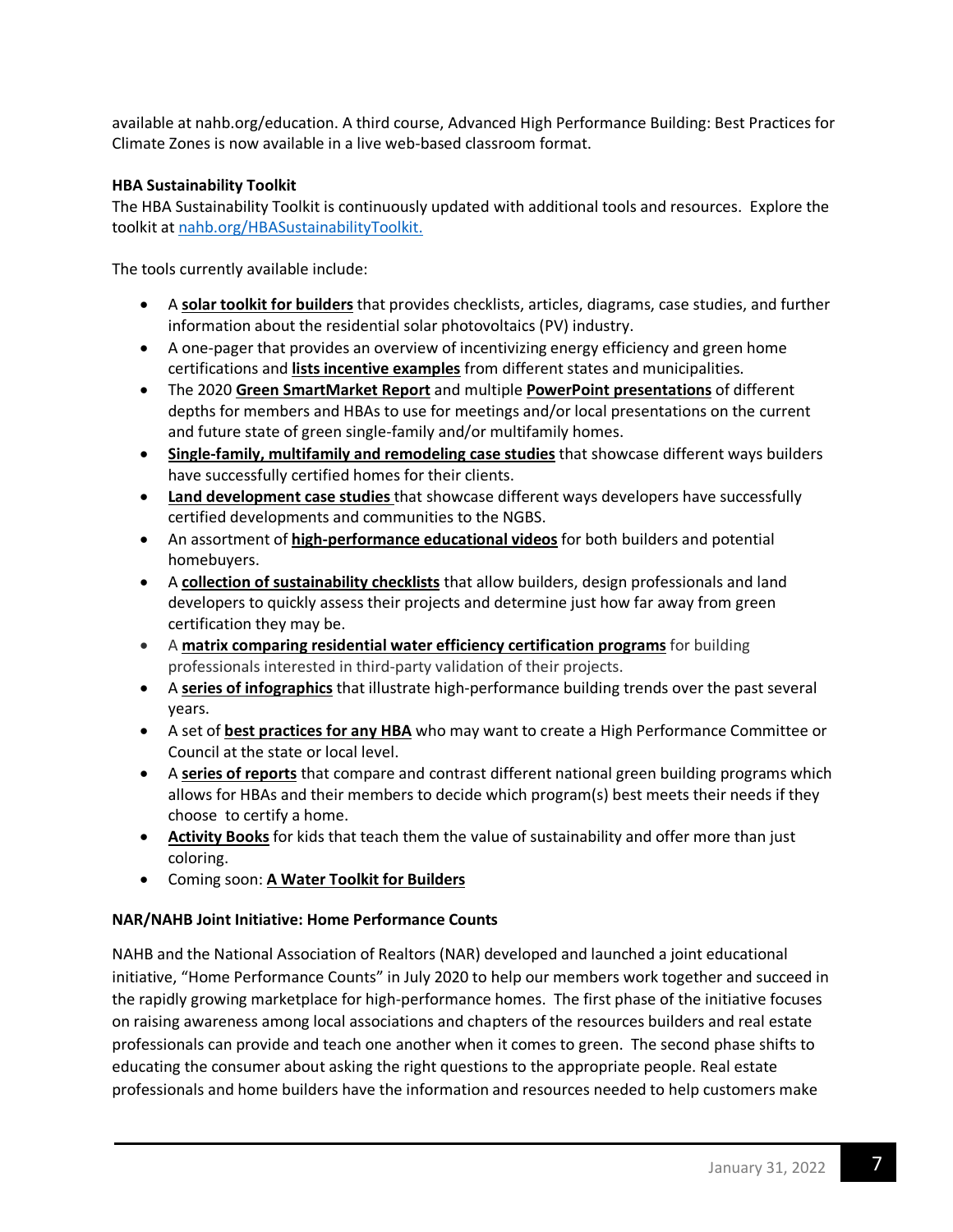informed decisions about energy efficiency and comfort during the homebuying process. NAHB and NAR will continue to evolve and add tools to this resource.

- **Virtual Green Home Tour Series:** <https://nahb.org/greentour>
	- $\circ$  The goal of the series is to showcase high-performance homes across the country, each with its own unique story, be it type of build, level of high-performance, market, etc., and to discuss how builders and real estate professionals can work together to communicate added value to customers and increase sales.
	- $\circ$  The free tours are scheduled for the 3<sup>rd</sup> Thursday of each month at 3pm ET and include a live moderated Q&A session with the building and real estate professionals featured in that month's tour.
	- o The series kicked off in April from Asheville, NC with a tour led by 2021 SGB Subcommittee Chairman Brandon Bryant of Red Tree Builders and Kelly Erin-Spinney of Modern Asheville Real Estate of one of Red Tree's custom builds.
	- o Register here for the tour series:<https://nahb.org/greentour>
		- **Tour [replays](https://www.nahb.org/education-and-events/education/webinars-library/virtual-green-home-tours-library) are available online.**

### **HBA Sustainability Network**

The HBA Sustainability Network began in June 2018 and continues to meet every other month via conference call. The purpose of this group is to provide a forum to share ideas, initiatives and events and to connect groups that have similar sustainability interests and goals. The network serves as a forum to build capacity and create efficiencies for state and local HBAs. The most recent call featured a presentation on green appraisals with Sandy Adomatis of Adomatis Appraisal Service and Terry Duszynski of Duszynski and Associates. Email [astern@nahb.org](mailto:astern@nahb.org) if you are interested in participating in future calls. To view previous presentations that were featured, visi[t NAHB's Sustainability & Green](https://www.youtube.com/playlist?list=PL_I3IPKIZAv98HnEQdTtI-ArI4jJKokM4)  [Building playlist](https://www.youtube.com/playlist?list=PL_I3IPKIZAv98HnEQdTtI-ArI4jJKokM4) on our YouTube channel.

### **Best in Green Awards**

For 2021, green categories continue to be incorporated into the Best in American Living Awards, Pillars, and 55+ Housing Awards. NAHB will continue to spotlight green award winners to further promote sustainability and showcasing member successes in this arena. More information can be found at nahb.org/bigawards.

### **Student Scholarship**

In 2019 the SGB created a student scholarship program to send students to IBS to learn more about sustainability and green building. For the virtual 2021 IBSx, four students and recent graduates were selected to receive a free registration. [2021 scholarship recipients](https://nahbnow.com/2021/03/top-ibsx-takeaways-from-sustainability-green-building-scholarship-recipients/) met virtually with veterans in the field and attended green building education programming offered at IBSx. **NAHB is pleased to welcome two recipients for the Sustainability & Green Building scholarship for the 2022 in-person IBS. Fiz Hassan is a student of Building Performance/Energy Simulation at the University of Illinois at Urbana Champaign. Debbie Odom works for Deltec Homes after switching careers and recently graduated from Asheville Buncombe Technical Community College in NC.** Please contact Anna Stern [\(astern@nahb.org\)](mailto:astern@nahb.org) if you have further questions about this opportunity or about the [benefits of](https://donatenow.networkforgood.org/sustainabilityscholarship)  [donating](https://donatenow.networkforgood.org/sustainabilityscholarship) to the SGB Scholarship Fund.

### **Media Relations**

*Peninsula Publishing*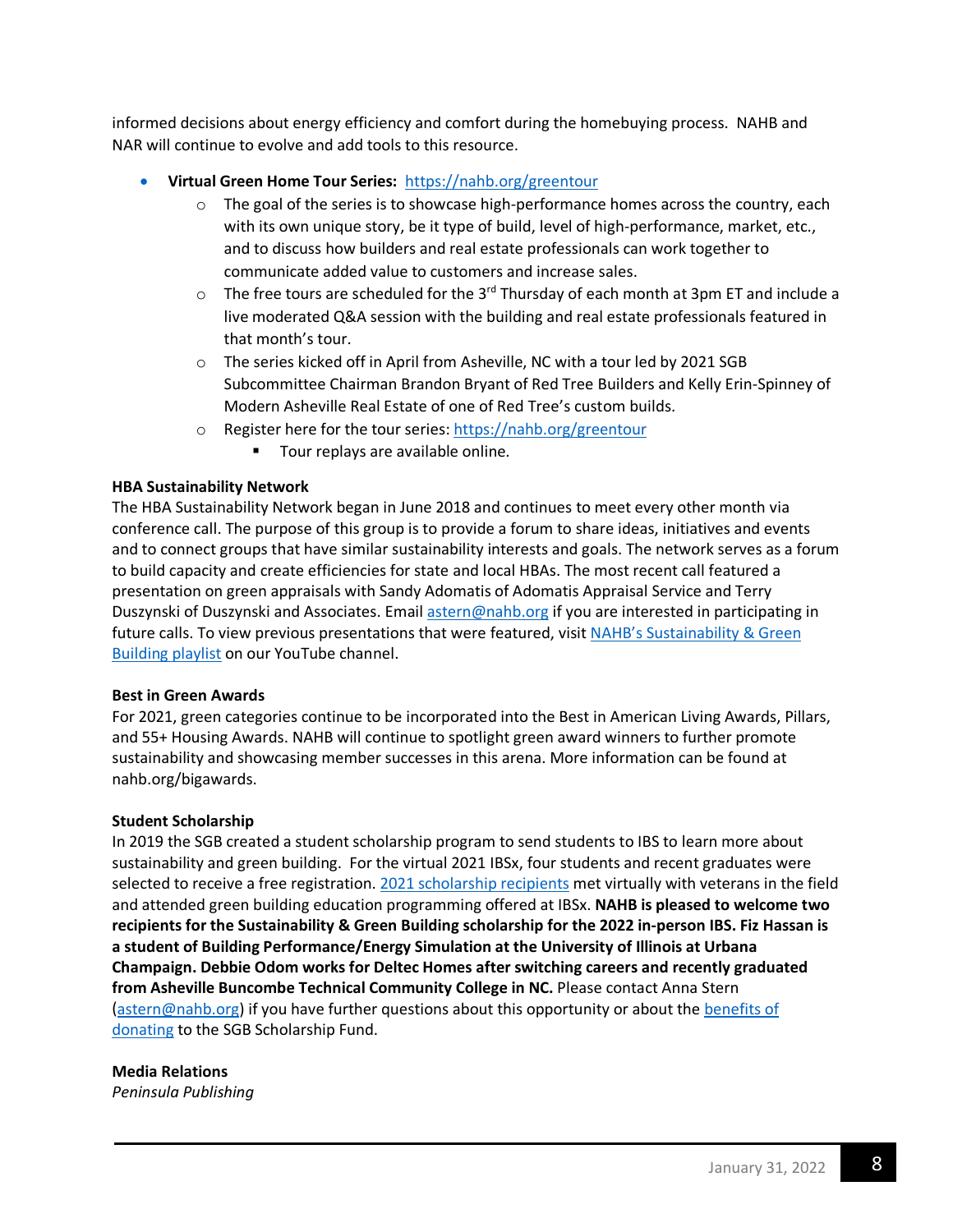SGB is working with Peninsula Publishing, publisher of Green Home Builder & Builder and Developer magazines to continue to raise the visibility of the National Green Building Standard. An ad campaign featuring testimonials from building industry professionals has been developed and is running in conjunction with articles written by NAHB members or about their projects. Several articles have been published:

- ['Make the Most of the Outdoors'](https://greenhomebuildermag.com/outdoor-space-garden/) by Marla Esser Cloos
- ['Connecting with the Great Outdoors'](https://bdmag.com/great-outdoors-home-wellness/) by Samantha Mallard Red Tree Builders (Brandon Bryant)
- ['Multi-Family Housing as a Lifestyle Choice'](https://greenhomebuildermag.com/multi-family-housing-as-a-lifestyle-choice-in-2020/) by Sanford Steinberg
- ['Continuing the Green Tradition in the Lone Star State'](https://greenhomebuildermag.com/ferrier-custom-homes-green-building-texas-coleman/) by Heather Ferrier Laminack
- ['Designing Homes Beyond the Pandemic'](https://greenhomebuildermag.com/designing-pandemic-home-wellness-health/) by Jillian Pritchard Cooke
- 'Utilizing Green [Building Strategies'](https://bdmag.com/utilizing-green-building-strategies/) by Troy Johns
- ['The GHB Interview: Brandon Bryant](https://greenhomebuildermag.com/?s=brandon)
- ['5 Tips for Successful Home Electrification with Heat Pumps'](https://greenhomebuildermag.com/heat-pumps-electrification-homes-2021/) by Maureen McGeary Mahle of Steven Winter Associates
- ['How Geothermal Brought a Sense of Calm to a Community'](https://greenhomebuildermag.com/geothermal-sense-calm-community/) by Brandon Bryant
- ['Advantages to Using Advanced Framing Techniques'](https://greenhomebuildermag.com/geothermal-sense-calm-community/) by Kathy Howard

### **Industry Conferences & Events**

As written in the SGB strategic plan, a goal is for NAHB to be recognized as a leader in high-performance homes throughout the sustainable and green building industry. To that end, each year the national and regional industry conferences and events are reviewed to determine the best opportunities for SGB to share NAHB's sustainability and green building research, education, awards, tools and technical assistance, as well as build awareness of the NGBS. Attendance at many of these events also provides staff with opportunities to increase their technical knowledge and ability to garner positive results for the industry and identify high-quality speakers for NAHB programs. Due to COVID-19 restrictions, many conferences were either cancelled or held virtually in 2020 and early 2021. Below is a list of those attended in 2021:

- **Residential Energy Services Network (RESNET) Conference (February 2021)**: Held virtually this year, staff attended 'semi-live' sessions and is watching on-demand content to track industry happenings and identify new speakers and program ideas for IBS.
- **Building Performance Association Conference (April 2021):** Staff attended virtual semi-live and on-demand sessions on healthier homes, IAQ and energy-focused home performance to find new speakers, program ideas and resources for the Energy Retrofits task group.
- **Solar Decathlon Design Challenge**: The U.S. Department of Energy puts on this collegiate competition, which was held virtually on April 16-18. NAHB sponsored the 2021 event and was represented by judge Ray Tonjes, who provided his expertise in the suburban single-family housing division. NAHB focused on promoting NAHB resources and industry partnerships, allowing for students to connect with professionals to create realistic and implementable designs. This year's competition featured a virtual village with 3D renderings of select teams' projects. The competition's judging criteria rewards excellence integrating Building America's research findings, best practices, and principles of building science with great architectural design.
- **Electrification 2021 Virtual Forum Series: Building to Zero:** Put on by the Electric Power Research Institute, NAHB staff explored this new conference to stay up-to-date on how the building industry is addressing federal, state, and local electrification efforts. Conference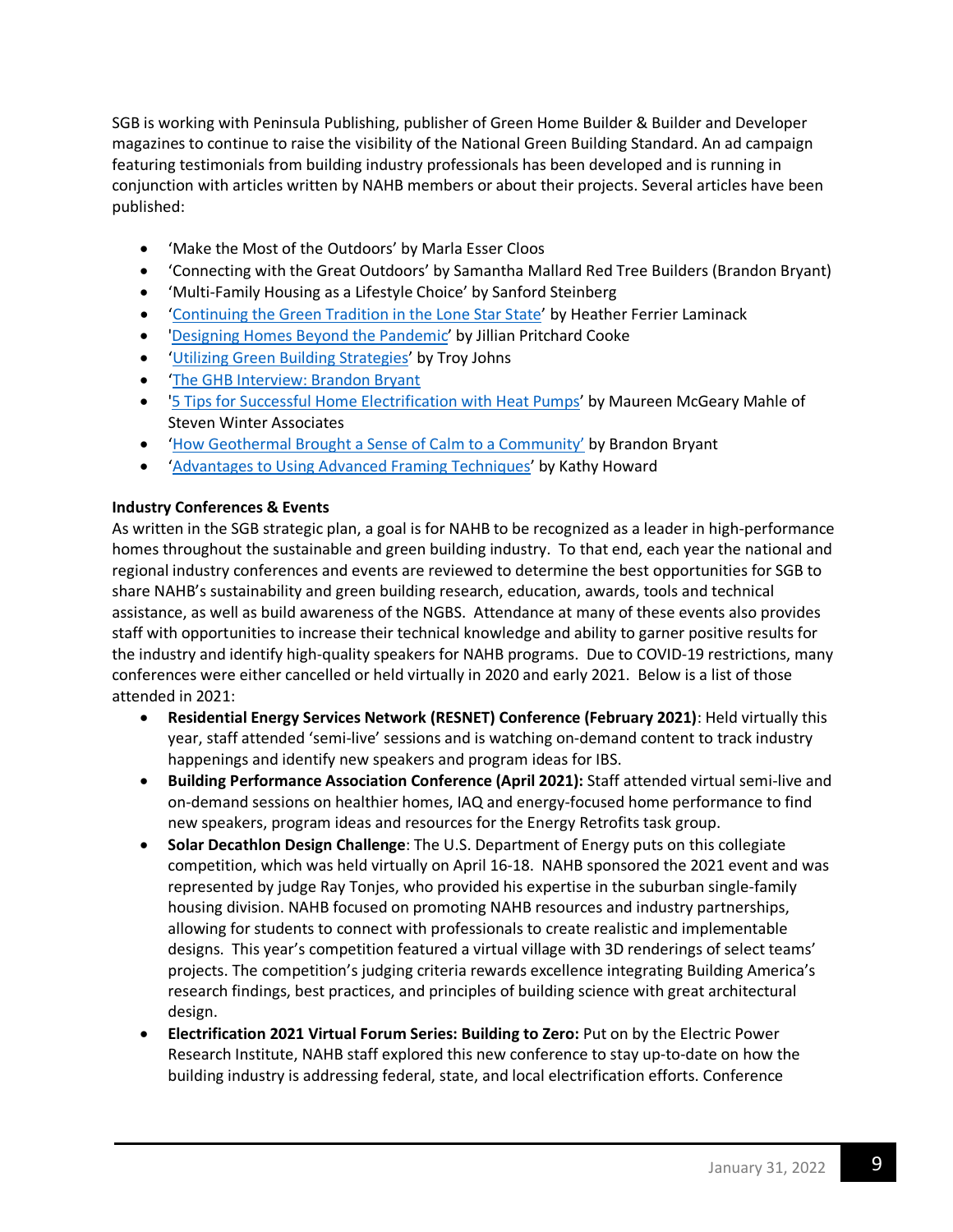sessions addressed gaps and challenges, potential solutions, and provided updates on induction stovetop cooking.

- **DOE Better Buildings Summit (May 2021):** Put on by the Department of Energy, the summit remained virtual for 2021. Live sessions included several announcements about upcoming energy- and climate change-related initiatives by the Biden Administration.
- **Southeast Building Conference (SEBC) 2021:** Was held July 15-16 in-person in Kissimmee, FL. John Barrows and Michelle Diller presented 'Finding the High-Performance Sweet Spot – What Customers Want, What Builders Can Deliver and How to Make the Sale', which was wellreceived by the audience.
- **Energy & Environmental Building Alliance (EEBA) 2021 Hybrid High Performance Housing Summit:** Held in Denver, CO and online in September 2021, staff attended in-person to connect with high-performance builders and energy raters. Sessions on healthier homes, decarbonization strategies for builders, and electrification were attended. NAHB staff was also able to connect with Solar Decathlon students at the event and encourage them to apply to NAHB's SGB Scholarship for IBS.
- **National Association of REALTORS Annual Conference (November 2021):** Held in San Diego, CA staff attended in-person to help promote the joint effort with NAR, [Home Performance Counts.](http://www.homeperformancecounts.info/) Staff helped promote the initiative and educate REALTORS about sustainability efforts between the two organizations.

### **Webinars and Presentations**

### *Greenbuild Connect + Learn Series*

NAHB was invited to participate as the keynote address at the May 6, 2021 Construction Connect + Learn virtual event. SGB Committee Chair Brandon Bryant and Vice Chair Heather Ferrier Laminack presented the keynote which was viewed by over 200 people and participated in an 'Ask the Experts' live Q&A session as part of the event.

### **Social Media**

### *[You Tube](https://www.youtube.com/playlist?list=PL_I3IPKIZAv98HnEQdTtI-ArI4jJKokM4)*

Under NAHB's umbrella YouTube channel (NAHBTV), playlists are tailored to green building.

- *[NAHB Sustainability and Green Building](https://www.youtube.com/playlist?list=PL_I3IPKIZAv98HnEQdTtI-ArI4jJKokM4)* has content specific to high-performance home techniques and recordings of HBA Sustainability Network presentations. A video on crossventilation ideas has over 33,000 views.
- The *[National Green Building Standard](https://www.youtube.com/watch?v=cB5WuAzbqXQ&list=PL_I3IPKIZAv_IDONFLcxyiasIB8uY9Kuy)* playlist contains subject matter related to green certification, including NGBS member testimonials.
- *Virtual Green Home [Tours, presented by Home Performance Counts](https://www.youtube.com/playlist?list=PL_I3IPKIZAv-qO3QY6n0EP9NErpvDcrst)* is home to the monthly tour replays, in addition to the replay library on nahb.org, to reach a wider audience. Sneak peek promo videos of future tours can also be found here.
- Newer videos including [a presentation on the 2020 SmartMarket Brief](https://www.youtube.com/watch?v=DiE2JL0WLVU&list=PL_I3IPKIZAv98HnEQdTtI-ArI4jJKokM4) and [NGBS Member](https://www.youtube.com/watch?v=_syDWFX7u9A&list=PL_I3IPKIZAv98HnEQdTtI-ArI4jJKokM4)  [Testimonials](https://www.youtube.com/watch?v=_syDWFX7u9A&list=PL_I3IPKIZAv98HnEQdTtI-ArI4jJKokM4) are in the process of being promoted to a wider audience.

### *Twitter @NAHB\_Green*

As of December 31, 2021, @NAHB\_Green has 18.1k followers. On average, staff tweets twice per day. Through the #greenintersects campaign, several sources have picked up @NAHB Green posts and incorporate our content into daily newsletters. Through content-sharing, SGB is able to connect online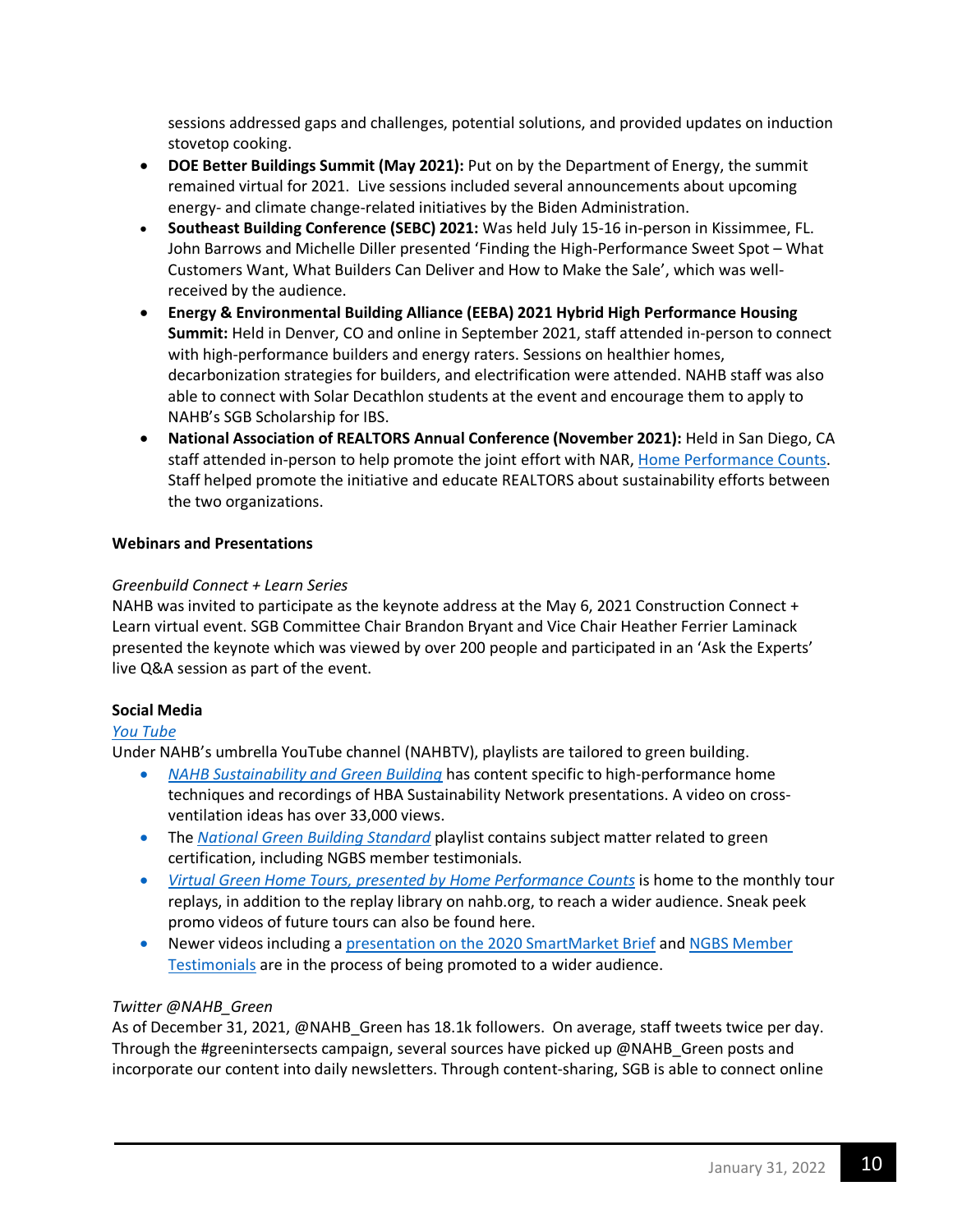with both existing and potential members. NAHBNow blog posts originating from SGB staff contain a link to the Twitter account.

|       | 2021               | <b>Top Tweet</b>   | Engagement | <b>Profile</b> | Link          |                 |              |
|-------|--------------------|--------------------|------------|----------------|---------------|-----------------|--------------|
| Month | <b>Impressions</b> | <b>Impressions</b> | Rate       | <b>Visits</b>  | <b>Clicks</b> | <b>Retweets</b> | <b>Likes</b> |
| Jan.  | 24.8k              | 1,839              | 1.1%       | 621            | 109           | 18              | 58           |
| Feb.  | 20.5k              | 771                | 0.9%       | 638            | 77            | 11              | 47           |
| Mar.  | 23.1k              | 852                | 1.3%       | 512            | 80            | 30              | 80           |
| Apr.  | 25.8k              | 2,273              | 1.0%       | 724            | 85            | 19              | 68           |
| May   | 14.0k              | 766                | 1.0%       | 332            | 48            | 8               | 28           |
| June  | 16.2k              | 519                | 0.9%       | 334            | 47            | 9               | 48           |
| July  | 16.4k              | 1,072              | 0.9%       | 631            | 35            | 22              | 43           |
| Aug.  | 32.3k              | 795                | 0.9%       | 487            | 75            | 18              | 37           |
| Sept. | 8.3k               | 735                | 1.5%       | 735            | 33            | 16              | 48           |
| Oct.  | 9.4k               | 483                | 1.3%       | 483            | 37            | 21              | 35           |
| Nov.  | 8.4k               | 1,416              | 2.0%       | 465            | 51            | 15              | 37           |
| Dec.  | 8.2k               | 963                | 2.0%       | 559            | 77            | 15              | 48           |

**2021 Twitter Analytics for @NAHB\_Green (through December 31, 2021)**

\*Impressions are defined as a tweet that has been delivered to the Twitter stream of a particular account.

# *Blogs*

# NAHBNow

SGB staff worked with Communication staff to produce these blogs on NAHBNow in 2021:

- [Building High Performance Homes for Today's Home Buyer](https://nahbnow.com/2022/01/building-high-performance-homes-for-todays-home-buyer/)
- [Key Features to Creating a Healthy Home](https://nahbnow.com/2022/01/key-features-to-creating-a-healthy-home/)
- [New American Home 2022 Optimizes Space, Energy and Style](https://nahbnow.com/2021/12/new-american-home-2022-optimizes-space-energy-and-style/)
- [8 Ways to Save Energy This Winter](https://nahbnow.com/2021/12/8-ways-to-save-energy-this-winter/)
- [What Builders Should Know About the NGBS Green Certification Process](https://nahbnow.com/2021/11/what-builders-should-know-about-the-ngbs-green-certification-process/)
- [IBS Show Home Raises the Bar for Energy Efficiency, Again](https://nahbnow.com/2021/11/ibs-show-home-raises-the-bar-for-energy-efficiency-again/)
- [2 Innovative Water Efficiency Strategies for Multifamily Properti](https://nahbnow.com/2021/11/2-innovative-water-efficiency-strategies-for-multifamily-properties/)**es**
- [Global Innovation Award Winner is Preparing Homes for Future Electric Use](https://nahbnow.com/2021/10/global-innovation-award-winner-is-preparing-homes-for-future-electric-use/)
- [How to Build Customer Retention Through Efficiency and Value](https://nahbnow.com/2021/10/how-to-build-customer-retention-through-efficiency-and-value/)
- [NAHB October Webinars Focus on Green Building and Project Scheduling](https://nahbnow.com/2021/10/nahb-october-webinars-focus-on-green-building-and-project-scheduling/)
- [Nearly 1 in 4 New Homes Received HERS Rating in 2020](https://nahbnow.com/2021/10/nearly-1-in-4-new-homes-in-2020-was-hers-rated/)
- [NAHB Members Recognized in DOE's Housing Innovation Awards](https://nahbnow.com/2021/09/nahb-members-recognized-in-does-housing-innovation-awards/)
- [How the NGBS Can Help You Navigate Green Renovations on Historical Properties](https://nahbnow.com/2021/09/how-the-ngbs-can-help-you-navigate-green-renovations-on-historical-properties/)
- [DOE Seeks to Restore Energy-Efficiency Standards for Billions of Lightbulbs](https://nahbnow.com/2021/09/doe-seeks-to-restore-energy-efficiency-standards-for-billions-of-lightbulbs/)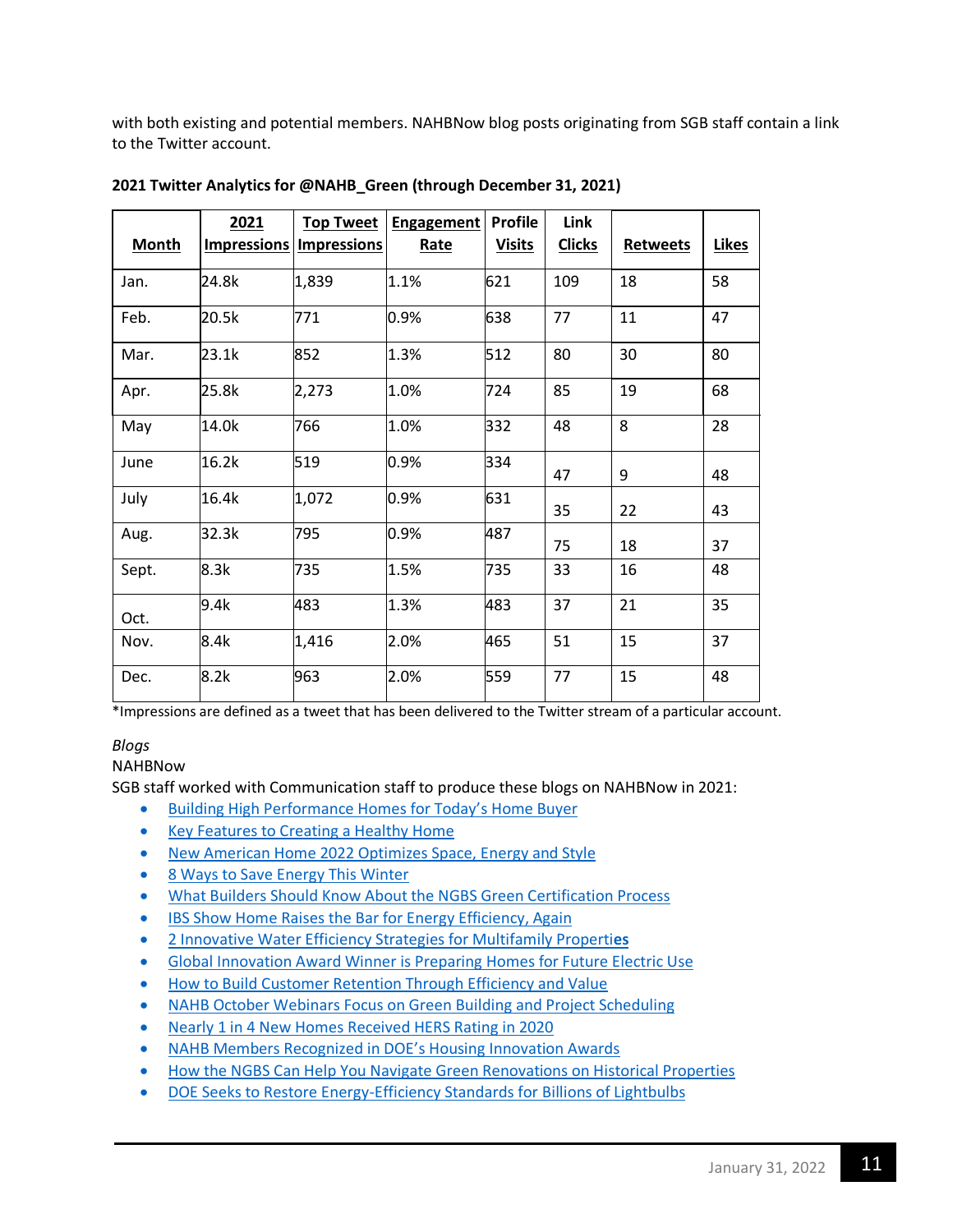- [Award-Winning Spec Home Leverages Benefits of Building Healthy Homes](https://nahbnow.com/2021/09/award-winning-spec-home-leverages-benefits-of-building-healthy-homes/)
- [6 Tips for Selling High-Performance Homes](https://nahbnow.com/2021/08/6-tips-for-selling-high-performance-homes/)
- [How to Boost Your Membership Using Green Resources and Events](https://nahbnow.com/2021/08/how-to-boost-your-membership-using-green-resources-and-events/)
- [Apply Now for the 2022 IBS Sustainability & Green Building Student Scholarship](https://nahbnow.com/2021/08/apply-now-for-the-2022-ibs-sustainability-green-building-student-scholarship/)
- [New EPA Agreement with Canada Will Help Monitor Energy Efficiency and Emissions Across](https://nahbnow.com/2021/08/new-epa-agreement-with-canada-will-help-monitor-energy-efficiency-and-emissions-across-borders/)  [Borders](https://nahbnow.com/2021/08/new-epa-agreement-with-canada-will-help-monitor-energy-efficiency-and-emissions-across-borders/)
- [4 Ways to Incorporate Water Efficiency into a Home](https://nahbnow.com/2021/07/4-ways-to-incorporate-water-efficiency-into-a-home/)
- [How Jurisdictions Can Reduce Permitting Costs Through Software Automation](https://nahbnow.com/2021/07/how-jurisdictions-can-reduce-permitting-costs-through-software-automation/)
- [How Can Microgrids Help with Community Resiliency?](https://nahbnow.com/2021/07/how-can-microgrids-help-with-community-resiliency/)
- [Gas vs. Electricity: Which Energy Source Do Consumers Prefer?](https://nahbnow.com/2021/07/gas-vs-electricity-which-energy-source-do-consumers-prefer/)
- [Building with Universal Design Concepts Enables Aging in Place](https://nahbnow.com/2021/06/building-with-universal-design-concepts-enables-aging-in-place/)
- [How Can Air Source Heat Pumps Help Reduce Greenhouse Gas Emissions Even in Cold](https://nahbnow.com/2021/06/how-can-air-source-heat-pumps-help-reduce-greenhouse-gas-emissions-even-in-cold-climates/) Climates?
- [How Multifamily Projects Can Utilize Community Solar](https://nahbnow.com/2021/06/how-multifamily-projects-can-utilize-community-solar/)
- [6 Maintenance Tips to Optimize Home Performance and Avoid Callbacks](https://nahbnow.com/2021/06/6-maintenance-tips-to-optimize-home-performance-and-avoid-callbacks/)
- [IBS 2022 Show Home Displays Forward-Thinking Designs](https://nahbnow.com/2021/06/ibs-2022-show-home-displays-forward-thinking-designs/)
- [How to Help Prospective Buyers Visualize Energy Cost Savings](https://nahbnow.com/2021/06/how-to-help-prospective-buyers-visualize-energy-cost-savings/)
- [9 Tips to Improve Airtightness in Your Next Build](https://nahbnow.com/2021/05/9-tips-to-improve-airtightness-in-your-next-build/)
- [Key Resilient Residential Construction Resources to Prepare Your Business](https://nahbnow.com/2021/05/key-resilient-residential-construction-resources-to-prepare-your-business/)
- [North Carolina Project Highlights 4 Key High-Performance Building Practices](https://nahbnow.com/2021/05/north-carolina-project-highlights-4-key-high-performance-building-practices/)
- [NAHB Seeks Members for New Healthier Homes and Communities Subcommittee](https://nahbnow.com/2021/05/nahb-seeks-members-for-new-healthier-homes-and-communities-subcommittee/)
- [Pre-Wiring for Electric Vehicle Charging: Prepping Your Homes for Future Demand](https://nahbnow.com/2021/04/pre-wiring-for-electric-vehicle-charging-prepping-your-homes-for-future-demand/)
- [2021 Solar Decathlon Design Challenge Highlights Creative, High-Performance Building Solutions](https://nahbnow.com/2021/04/2021-solar-decathlon-design-challenge-highlights-creative-high-performance-building-solutions/)
- [Women Want Sustainable & Healthy Homes —](https://nahbnow.com/2021/04/women-want-sustainable-healthy-homes-how-4-female-members-deliver/) How 4 Female Members Deliver
- [Innovative Affordable Community Incorporates Energy-Efficient Features and Playful Design](https://nahbnow.com/2021/04/innovative-affordable-community-incorporates-energy-efficient-features-and-playful-design/)
- [12 Tips for Organizing a Virtual Green Home Tour](https://nahbnow.com/2021/04/12-tips-for-organizing-a-virtual-green-home-tour/)
- [Register Now for the Virtual Green Home Tour Series](https://nahbnow.com/2021/04/register-now-for-the-virtual-green-home-tour-series/)
- [4 Steps to Getting an Accurate Appraisal Value for Your High-Performance Home](https://nahbnow.com/2021/03/4-steps-to-getting-an-accurate-appraisal-value-for-your-high-performance-home/)
- [How HBAs Can Utilize NAHB's Sustainability and Green Building Expertise](https://nahbnow.com/2021/03/how-hbas-can-utilize-nahbs-sustainability-and-green-building-expertise/)
- [Top IBSx Takeaways from Sustainability & Green Building Scholarship Recipients](https://nahbnow.com/2021/03/top-ibsx-takeaways-from-sustainability-green-building-scholarship-recipients/)
- [How Much Does Whole-Home Electrification Cost?](https://nahbnow.com/2021/03/how-much-does-whole-home-electrification-cost/)
- [4 Green Strategies from The New American Home](https://nahbnow.com/2021/03/4-green-strategies-from-the-new-american-home/)
- [Can High-Performance Building Strategies Decrease Lumber Demand?](https://nahbnow.com/2021/02/can-high-performance-building-strategies-decrease-lumber-demand/)
- [EPA Launches WaterSense for Homes 2.0](https://nahbnow.com/2021/02/epa-launches-watersense-for-homes-2-0/)
- [NAHB Announces Top Sustainable and Green Building Trends and Features in Homes](https://nahbnow.com/2021/02/nahb-announces-top-sustainable-and-green-building-trends-and-features-in-homes/)
- [2021 New American Home and New American Remodel Debut at IBSx](https://nahbnow.com/2021/02/2021-new-american-home-and-new-american-remodel-debut-at-ibsx/)
- [NAHB Names Recipients of 2021 Sustainability and Green Building Scholarship](https://nahbnow.com/2021/02/nahb-names-recipients-of-2021-sustainability-and-green-building-scholarship/)
- [IBSx Exhibit Home Ready to Make its \(Virtual\) Debut](https://nahbnow.com/2021/01/ibsx-exhibit-home-ready-to-make-its-virtual-debut/)
- [Mitigating Radon in Homes](https://nahbnow.com/2021/01/mitigating-radon-in-homes/)
- [Understanding Land Use Updates in the 2020 National Green Building Standard](https://nahbnow.com/2021/01/understanding-land-use-updates-in-the-2020-national-green-building-standard/)
- [How 3D-Printed Structures Could Disrupt Housing](https://nahbnow.com/2021/01/how-3d-printed-structures-could-disrupt-housing/)
- [Top 3 Home Qualities Customers Want for Better Living at Home](https://nahbnow.com/2021/01/top-3-home-qualities-customers-want-for-better-living-at-home/)

### *Green Intersects E-Newsletter*

SGB launched an e-newsletter in October 2019 featuring the latest on green home design and construction from around the industry. The newsletter is sent out the third Tuesday of every other month. The most recent issue was sent December 2021, featuring a q-and-a with Randy Noel of Reve